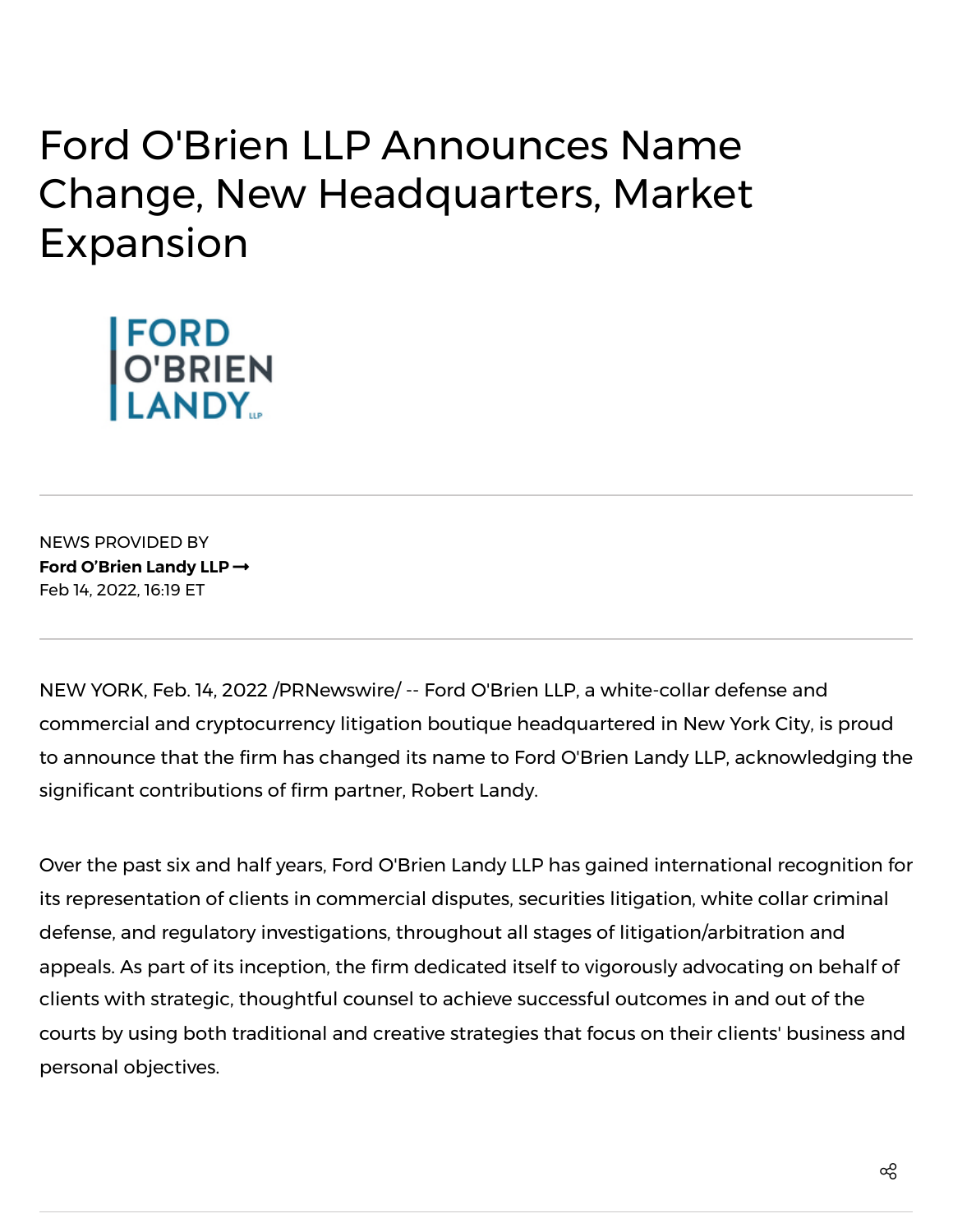## Due to the firm's continued growth, Ford O'Brien Landy LLP has now opened new headquarters at 275 Madison Avenue.

 $\blacktriangleright$  Tweet this

"Adam Ford and I founded this firm because we were confident in our abilities to provide a unique partnership with our clients in order to gain the very best counsel," said Kevin O'Brien, Partner at Ford O'Brien Landy LLP. "Rob joined our firm just weeks after its inception. Along with Adam and I, Rob has been a key architect of the firm we've built over the past six years."

Due to the firm's continued growth, Ford O'Brien Landy LLP has now opened new headquarters at 275 Madison Avenue, having recently signed a 10-year lease for the full the 24<sup>th</sup> floor. The firm also recently announced it has opened a new office in Austin, Texas. The Austin office will provide the presence to support Austin's Technology and and DeFi industries, as well as provide a southern presence throughout Texas and the surrounding region.

"I am excited and proud to continue playing an integral part in the continued growth of the firm, in both New York City and Austin," said Rob Landy, Partner at Ford O'Brien Landy LLP, "I look forward to continuing to strengthen our presence and providing top-notch counsel to all existing and future clients."

For further information contact: Ford O'Brien Landy LLP 275 Madison Avenue, 24th Floor **New York, NY 10016** Tel: +1 (212) 858-0040 info@fordobrien.com Website: www.fordobrien.com LinkedIn: https://www.linkedin.com/in/ford-o-brien-llp-995a5b110 Facebook: https://www.facebook.com/Ford-OBrien-LLP-1084508568239782/ Twitter: https://twitter.com/fordobrienlaw

Attorney Advertising. Prior results do not guarantee a similar outcome. Ford O'Brien Landy ఙ LLP is a limited liability partnership formed in the State of New York.